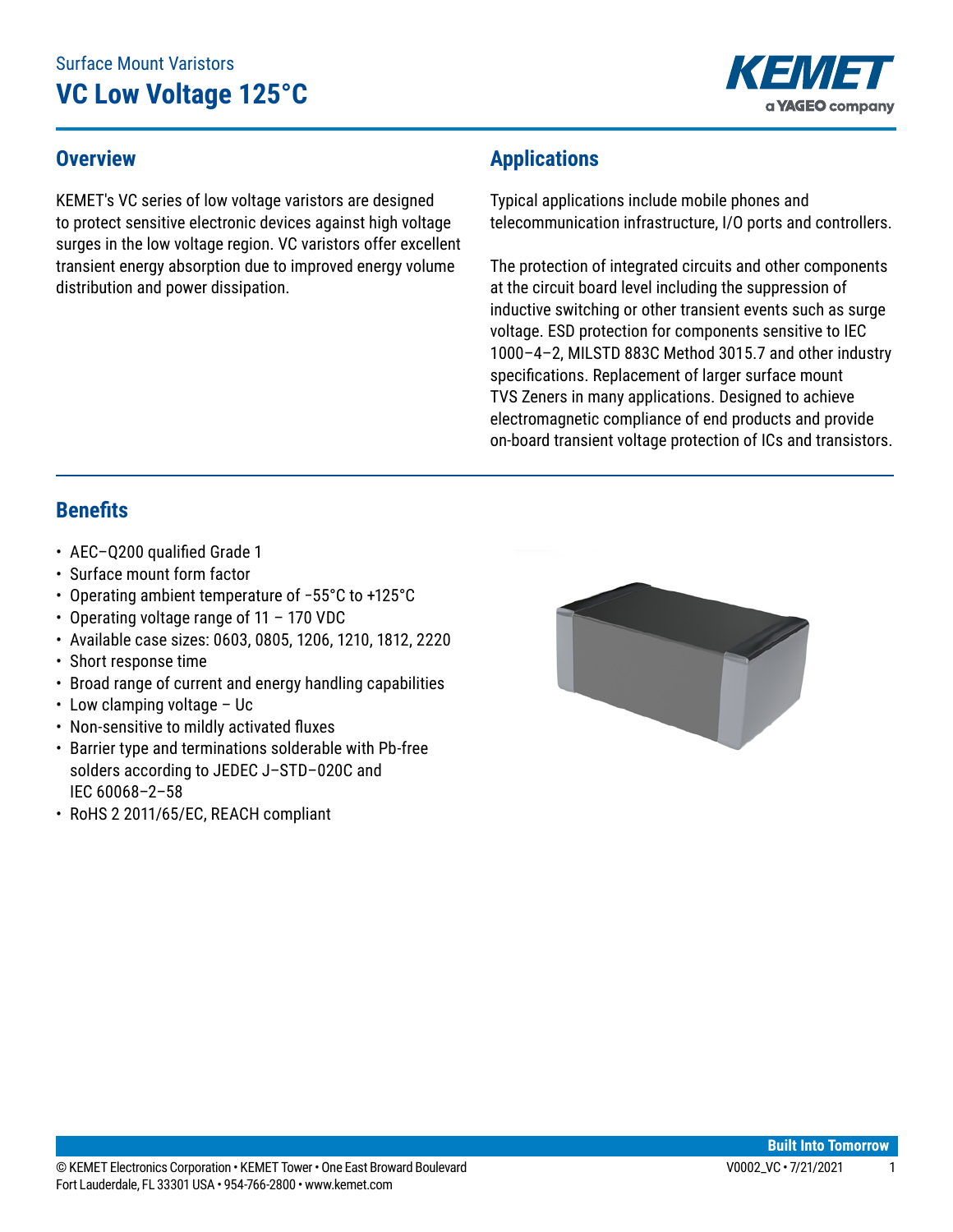

## **Ordering Information**

| <b>VC</b>                                                        | 0603                                                                                               | M                                                 | 300                                                                                                                                                                                                                                                                                                  | R                                                      | 002                                                                                                                                                                                                             |
|------------------------------------------------------------------|----------------------------------------------------------------------------------------------------|---------------------------------------------------|------------------------------------------------------------------------------------------------------------------------------------------------------------------------------------------------------------------------------------------------------------------------------------------------------|--------------------------------------------------------|-----------------------------------------------------------------------------------------------------------------------------------------------------------------------------------------------------------------|
| <b>Series</b>                                                    | Chip<br>Size Code                                                                                  | <b>Tolerances</b>                                 | Rated Peak Single Pulse<br>Transient Current (A)                                                                                                                                                                                                                                                     | Packaging/<br>Termination                              | <b>Maximum Continuous</b><br><b>Working Voltage</b><br>(Vrms AC)                                                                                                                                                |
| Varistor<br>$SMD 125^{\circ}C$<br>Low Voltage<br>Multilayer Chip | $0603 = 0603$<br>$0805 = 0805$<br>$1206 = 1206$<br>$1210 = 1210$<br>$1812 = 1812$<br>$2220 = 2220$ | $K = \pm 10\%$<br>$L = \pm 15%$<br>$M = \pm 20\%$ | $300 = 30$<br>$101 = 100$<br>$121 = 120$<br>$151 = 150$<br>$201 = 200$<br>$251 = 250$<br>$301 = 300$<br>$401 = 400$<br>$501 = 500$<br>$601 = 600$<br>$801 = 800$<br>$102 = 1,000$<br>$122 = 1,200$<br>(First two digits represent<br>significant figures. Third digit<br>specifies number of zeros.) | $R =$ Reel 180 mm/Ni Sn<br><b>Barrier Terminations</b> | $008 = 8$<br>$011 = 11$<br>$014 = 14$<br>$017 = 17$<br>$020 = 20$<br>$025 = 25$<br>$030 = 30$<br>$035 = 35$<br>$040 = 40$<br>$050 = 50$<br>$060 = 60$<br>$075 = 75$<br>$095 = 95$<br>$115 = 115$<br>$130 = 130$ |

## **Dimensions – Millimeters**



| <b>Size Code</b> |                | W               | max  |
|------------------|----------------|-----------------|------|
| 0603             | $1.6 + 0.20$   | $0.80 + 0.10$   | 0.95 |
| 0805             | $2.0 + 0.25$   | $1.25 \pm 0.20$ | 0.80 |
| 1206             | $3.2 \pm 0.30$ | $1.60 + 0.20$   | 0.85 |
| 1210             | $3.2 \pm 0.30$ | $2.50 + 0.25$   | 0.85 |
| 1812             | $4.7 \pm 0.40$ | $3.20 \pm 0.30$ | 1.25 |
| 2220             | $5.7 \pm 0.50$ | $5.00 \pm 0.40$ | 1.25 |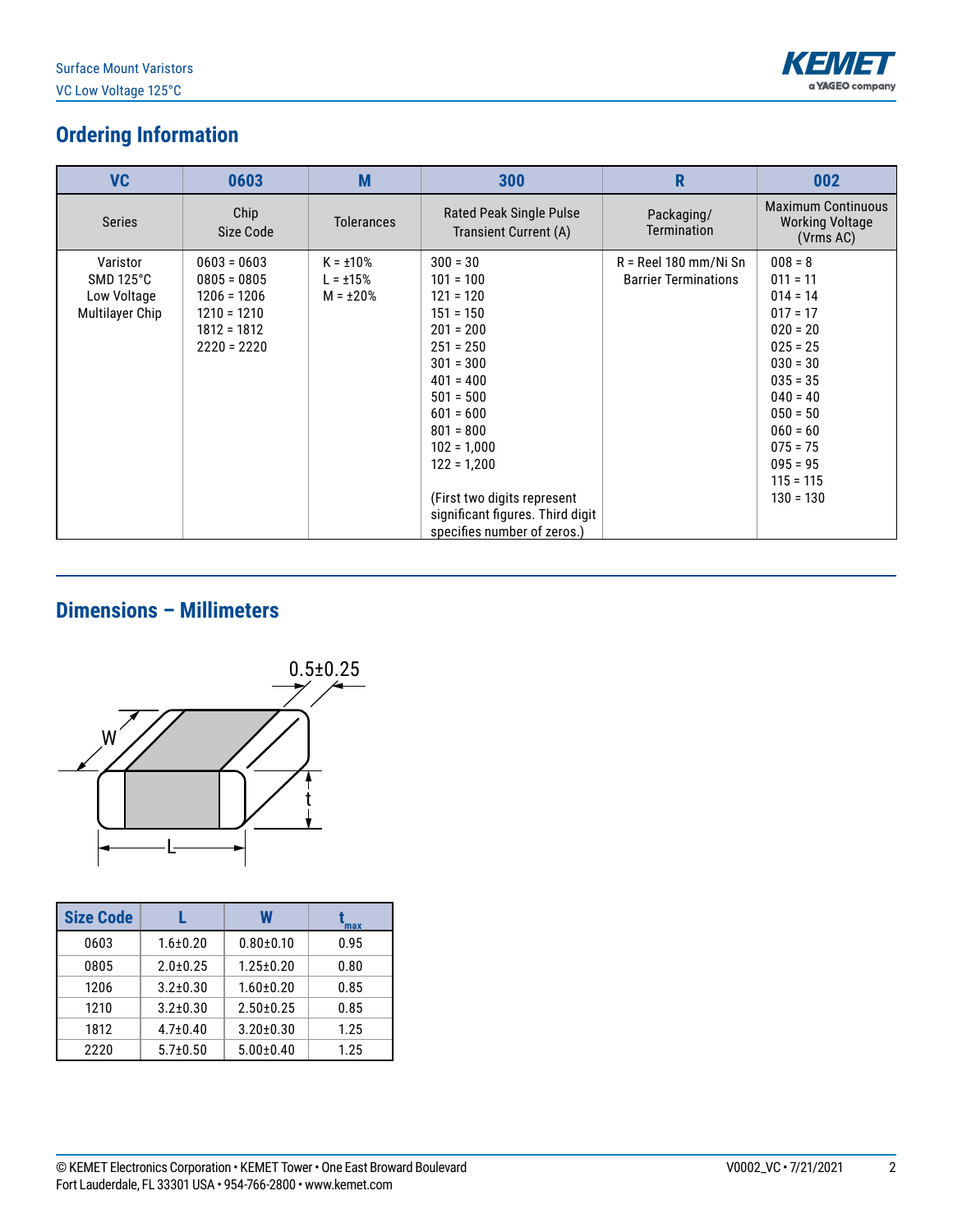

## **Environmental Compliance**

RoHS 2 2011/65/EC, REACH

## **Performance Characteristics**

| <b>Continuous</b>                                                     | <b>Units</b> | <b>Value</b>    |
|-----------------------------------------------------------------------|--------------|-----------------|
| <b>Steady State Applied Voltage</b>                                   |              |                 |
| DC Voltage Range (V <sub>do</sub> )                                   | ٧            | $11 - 170$      |
| AC Voltage Range (V <sub>rms</sub> )                                  | V            | $8 - 130$       |
| <b>Transient</b>                                                      |              |                 |
| Peak Single Pulse Surge Current, 8/20 µs Waveform (I <sub>max</sub> ) | Α            | $30 - 1,200$    |
| Single Pulse Surge Energy, 10/1,000 µs Waveform ( $W_{max}$ )         | J            | $0.1 - 12.2$    |
| <b>Operating Ambient Temperature</b>                                  | °C           | $-55$ to $+125$ |
| Storage Temperature Range (mounted components)                        | °C           | $-55$ to $+150$ |
| Threshold Voltage Temperature Coefficient                             | $\%$ /°C     | $< +0.05$       |
| <b>Response Time</b>                                                  | ns           | $\leq$ 2        |
| <b>Climatic Category</b>                                              |              | 55/125/56       |

# **Qualifications**

| <b>Reliability Parameter</b>    | <b>Test</b>                  | <b>Tested According to</b>                                                                                                                              | <b>Condition to be Satisfied</b><br>after Testing         |
|---------------------------------|------------------------------|---------------------------------------------------------------------------------------------------------------------------------------------------------|-----------------------------------------------------------|
| <b>AC/DC Bias Reliability</b>   | <b>AC/DC Life Test</b>       | CECC 42200, Test 4.20 or IEC 1051-1, Test 4.20.<br>AEC-Q200 Test $8 - 1,000$ hours at UCT                                                               | $ \delta_{v_n}(1 \text{ mA}) $ < 10%                      |
| <b>Pulse Current Capability</b> | $I_{max}$ 8/20 µs            | CECC 42200, Test C 2.1 or IEC 1051-1, Test 4.5.<br>10 pulses in the same direction at 2 pulses per minute<br>at maximum peak current for 10 pulses      | $ \delta_{v_n}(1 \text{ mA}) $ < 10%<br>no visible damage |
| <b>Pulse Energy Capability</b>  | $W_{\text{max}}$ 10/1,000 µs | CECC 42200, Test C 2.1 or IEC 1051-1, Test 4.5. 10<br>pulses in the same direction at 1 pulses every 2<br>minutes at maximum peak current for 10 pulses | $ \delta_{v_n}(1 \text{ mA}) $ < 10%<br>no visible damage |
| <b>WLD Capability</b>           | $WLD \times 10$              | ISO 7637, Test pulse 5, 10 pulses at rate 1 per minute                                                                                                  | $ \delta_{v_n}(1 \text{ mA}) $ < 15%<br>no visible damage |
| V <sub>iump</sub> Capability    | $V_{jump}$ 5 minutes         | Increase of supply voltage to $V \ge V_{\text{jump}}$ for 1 minute                                                                                      | $ \delta_{v_n}(1 \text{ mA}) $ < 15%<br>no visible damage |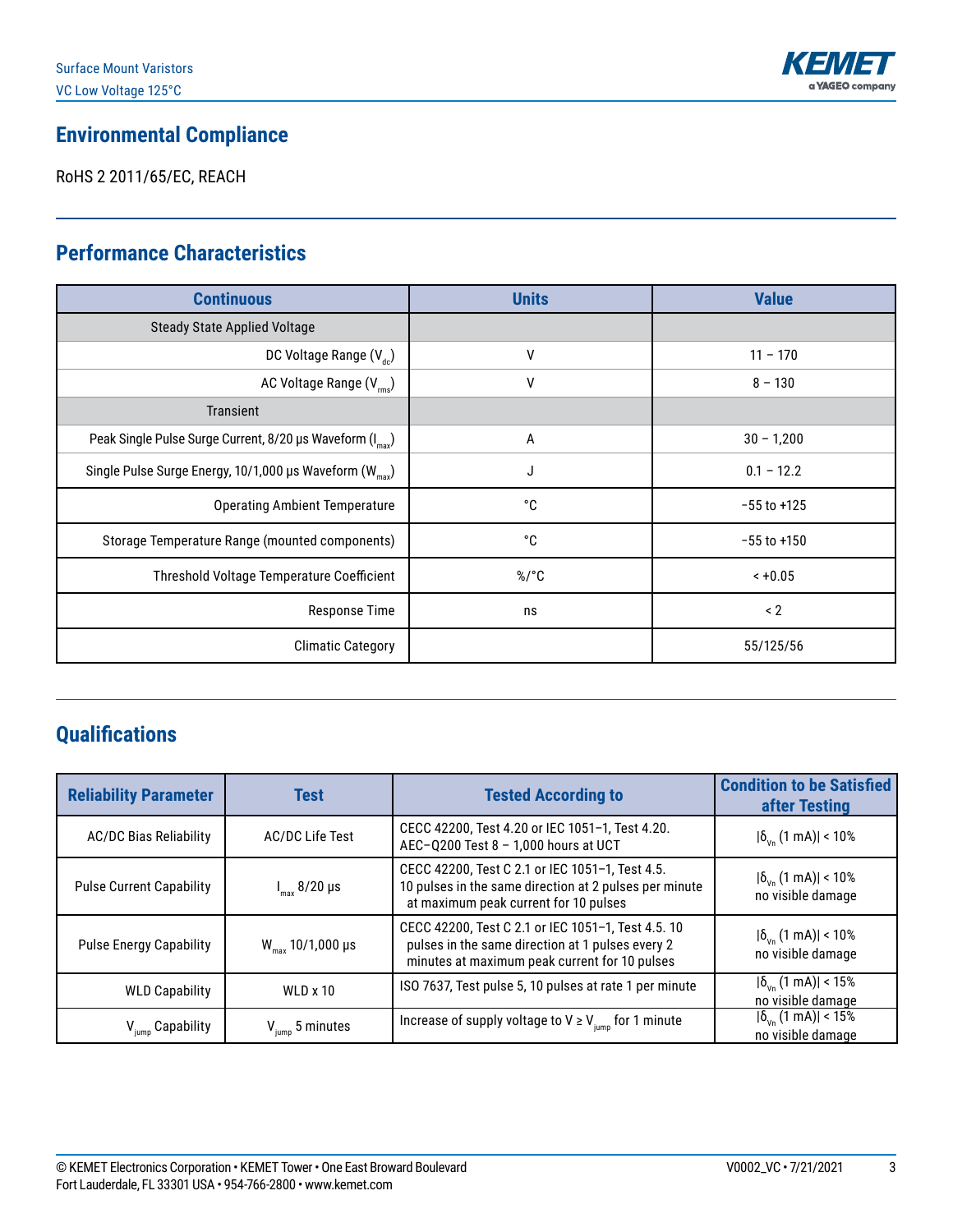

#### **Qualifications cont.**

| <b>Reliability Parameter</b>                    | <b>Test</b>                            | <b>Tested According to</b>                                                                                                                                                                                                                                                                                                          | <b>Condition to be Satisfied</b><br>after Testing                                                                            |
|-------------------------------------------------|----------------------------------------|-------------------------------------------------------------------------------------------------------------------------------------------------------------------------------------------------------------------------------------------------------------------------------------------------------------------------------------|------------------------------------------------------------------------------------------------------------------------------|
|                                                 | <b>Climatic Sequence</b>               | CECC 42200, Test 4.16 or IEC 1051-1, Test 4.17.<br>a) Dry heat, 16 hours, UCT, Test Ba, IEC 68-2-2<br>b) Damp heat, cyclic, the first cycle: 55°C, 93% RH,<br>24 hours, Test Db 68-2-4<br>c) Cold, LCT, 2 hours Test Aa IEC 68-2-1<br>d) Damp heat cyclic, remaining 5 cycles: 55°C, 93%<br>RH, 24 hour/cycle, Test Bd, IEC 68-2-30 | $ \delta_{v_n}$ (1 mA)  < 10%                                                                                                |
| Environmental and<br><b>Storage Reliability</b> | <b>Thermal Shock</b>                   | CECC 42200, Test 4.12, Test Na, IEC 68-2-14,<br>AEC-Q200 Test 16, 5 cycles UCT/LCT, 30 minutes                                                                                                                                                                                                                                      | $ \delta_{\nu_n}(1 \text{ mA}) $ < 10%<br>no visible damage                                                                  |
|                                                 | <b>Steady State Damp Heat</b>          | CECC 42200, Test 4.17, Test Ca, IEC 68-2-3,<br>AEC-Q200 Test 6, 56 days, 40°C, 93% RH.<br>AEC-Q200 Test 7: Bias, RH, T all at 85.                                                                                                                                                                                                   | $ \delta_{\nu_n}(1 \text{ mA}) $ < 10%                                                                                       |
|                                                 | <b>Storage Test</b>                    | IEC 68-2-2, Test Ba, AEC-Q200 Test 3,<br>1,000 hours at maximum storage temperature                                                                                                                                                                                                                                                 | $ \delta_{v_n}(1 \text{ mA}) $ < 5%                                                                                          |
|                                                 | Solderability                          | CECC 42200, Test 4.10.1, Test Ta IEC 68-2-20<br>solder bath and reflow method                                                                                                                                                                                                                                                       | Solderable at shipment<br>and after 1 year of storage,<br>criteria > 95% must be<br>covered by solder for reflow<br>meniscus |
|                                                 | <b>Resistance to Soldering</b><br>Heat | CECC 42200, Test 4.10.2, Test Tb, IEC 68-2-20 solder<br>bath and reflow method                                                                                                                                                                                                                                                      | $ \delta_{v_n}(1 \text{ mA}) $ < 5%                                                                                          |
|                                                 | <b>Terminal Strength</b>               | $JIS-C-6429$ , App. 1, 18 N for 60 seconds - same for<br>AEC-Q200 Test 22                                                                                                                                                                                                                                                           | no visual damage                                                                                                             |
|                                                 | <b>Board Flex</b>                      | JIS-C-6429, App. 2, 2 mm minimum<br>AEC-Q200 test 21 - Board flex: 2 mm flex minimum                                                                                                                                                                                                                                                | $ \delta_{v_n}(1 \text{ mA}) $ < 2%<br>no visible damage                                                                     |
| <b>Mechanical Reliability</b>                   | Vibration                              | CECC 42200, Test 4.15, Test Fc, IEC 68-2-6,<br>AEC-Q200 Test 14.<br>Frequency range 10 - 55 Hz (AEC: 10 - 2,000 Hz)<br>Amplitude 0.75 m/s <sup>2</sup> or 98 m/s <sup>2</sup><br>(AEC: 5 G for 20 minutes)<br>Total duration 6 hours (3 x 2 hours)<br>(AEC: 12 cycles each of 3 directions)<br>Waveshape - half sine                | $ \delta_{v_n}$ (1 mA)  < 10%<br>no visible damage                                                                           |
|                                                 | <b>Mechanical Shock</b>                | CECC 42200, Test 4.14, Test Ea, IEC 68-2-27,<br>AEC-Q200 Test 13.<br>Acceleration = 490 m/s <sup>2</sup><br>(AEC: MIL-STD-202-Method 213),<br>Pulse duration = 11 ms,<br>Waveshape - half sine; Number of shocks = 3 x 6                                                                                                            | $ \delta_{v_n}(1 \text{ mA}) $ < 10%<br>no visible damage                                                                    |
| <b>Electrical Transient</b><br>Conduction       | ISO-7637-1 Pulses                      | AEC-Q200 Test 30: Test pulses 1 to 3.<br>Also other pulses - freestyle.                                                                                                                                                                                                                                                             | $ \delta_{v_n}(1 \text{ mA}) $ < 10%<br>no visible damage                                                                    |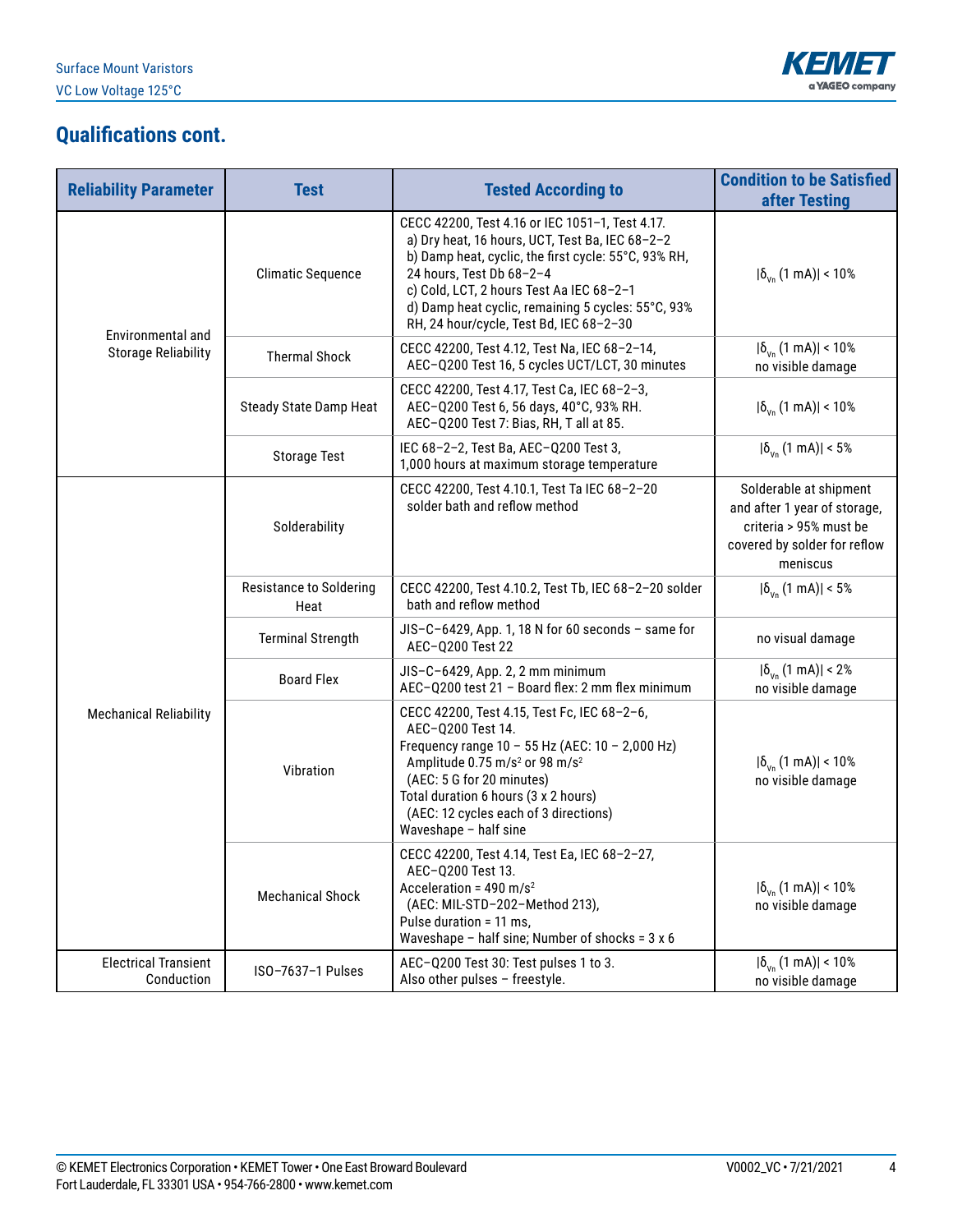

## **Reliability**

In general, reliability is the ability of a component to perform and maintain its functions in routine circumstances, as well as

- hostile or unexpected circumstances. The mean life of series components is a function of:
- Factor of Applied Voltage
- Ambient temperature

Mean life is closely related to Failure rate (formula).

Mean life (ML) is the arithmetic mean (average) time to failure of a component.

Failure rate is the frequency with which an engineered system or component fails, expressed for example in failures per hour. Failure rate is usually time dependent, an intuitive corollary is that the rate changes over time versus the expected life cycle of a system.

**Failure rate formula – calculation**

$$
\Lambda = \frac{10^9}{ML[h]} \text{ [fit]}
$$

**FAV – Factor of Applied Voltage**

$$
\Lambda = \frac{VapI}{V_{max}}
$$

Vapl = applied voltage  $V_{\text{max}}$  = maximum operating voltage

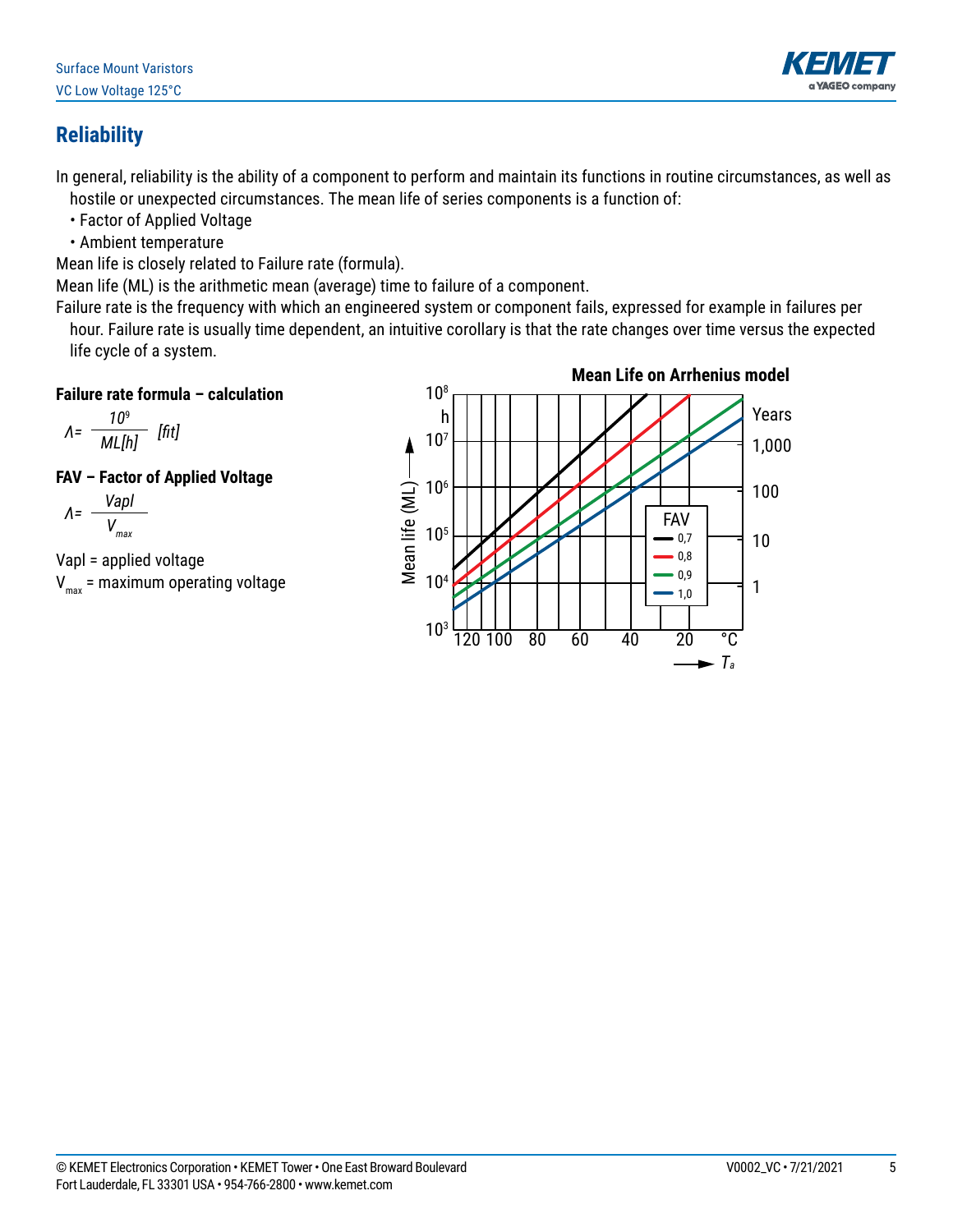

## **Table 1 – Ratings & Part Number Reference**

| <b>KEMET Part</b><br><b>Number</b> |                | W               | $t_{\text{max}}$         | $\mathbf v$<br>rms | <b>VDC</b> | V<br>1 mA  | $V_c$   | $8/20$ µs        | W<br>max<br>$10/1000$ µs                         | P<br>max<br>(W)  | max<br>$8/20$ µs                                     |                                   | $\begin{array}{c c}\n & \mathbf{C}_{\text{typ}} \\ \text{at 1 kHz} & \text{100 mA/ns}\n\end{array}$ |
|------------------------------------|----------------|-----------------|--------------------------|--------------------|------------|------------|---------|------------------|--------------------------------------------------|------------------|------------------------------------------------------|-----------------------------------|-----------------------------------------------------------------------------------------------------|
|                                    | (mm)           | (mm)            | (mm)                     |                    |            |            |         | (A)              | $(\mathsf{J})$                                   |                  | (A)                                                  | (pF)                              | (nH)                                                                                                |
| <b>VC0603L300R008</b>              | $1.6 \pm 0.20$ | $0.80 \pm 0.10$ | 0.95                     | 8                  | 11         | 15         | 25      | $\mathbf{1}$     | 0.1                                              | 0.003            | 30                                                   | 240                               | 1.0                                                                                                 |
| VC0805L121R008                     | $2.0 \pm 0.25$ | $1.25 \pm 0.20$ | 0.80                     | 8                  | 11         | 15         | 25      | 1                | 0.2                                              | 0.005            | 120                                                  | 475                               | 1.5                                                                                                 |
| VC1206L201R008                     | $3.2 \pm 0.30$ | $1.60 \pm 0.20$ | 0.85                     | 8                  | 11         | 15         | 25      | 1                | 0.6                                              | 0.008            | 200                                                  | 2,000                             | 1.8                                                                                                 |
| <b>VC1210L401R008</b>              | $3.2 \pm 0.30$ | $2.50 \pm 0.25$ | 0.85                     | 8                  | 11         | 15         | 25      | 3                | 1.1                                              | 0.010            | 400                                                  | 3,400                             | 1.8                                                                                                 |
| <b>VC1812L501R008</b>              | $4.7 \pm 0.40$ | 3.20±0.30       | 1.25                     | 8                  | 11         | 15         | 25      | 5                | 1.9                                              | 0.015            | 500                                                  | 6,300                             | 2.5                                                                                                 |
| <b>VC2220L122R008</b>              | $5.7 \pm 0.50$ | $5.00 \pm 0.40$ | 1.25                     | 8                  | 11         | 15         | 25      | 10               | 4.3                                              | 0.020            | 1,200                                                | 15,000                            | 3.0                                                                                                 |
| VC0603K300R011                     | $1.6 \pm 0.20$ | $0.80 \pm 0.10$ | 0.95                     | 11                 | 14         | 18         | 33      | $\mathbf{1}$     | 0.2                                              | 0.003            | 30                                                   | 210                               | 1.0                                                                                                 |
| VC0805K121R011                     | $2.0 \pm 0.25$ | $1.25 \pm 0.20$ | 0.80                     | 11                 | 14         | 18         | 33      | 1                | 0.3                                              | 0.005            | 120                                                  | 400                               | 1.5                                                                                                 |
| VC1206K201R011                     | $3.2 \pm 0.30$ | $1.60 \pm 0.20$ | 0.85                     | 11                 | 14         | 18         | 33      | 1                | 0.6                                              | 0.008            | 200                                                  | 1,300                             | 1.8                                                                                                 |
| VC1210K401R011                     | $3.2 \pm 0.30$ | $2.50 \pm 0.25$ | 0.85                     | 11                 | 14         | 18         | 33      | 3                | 1.3                                              | 0.010            | 400                                                  | 2,600                             | 1.8                                                                                                 |
| VC1812K801R011                     | $4.7 \pm 0.40$ | $3.20 \pm 0.30$ | 1.25                     | 11                 | 14         | 18         | 33      | 5                | 2.0                                              | 0.015            | 800                                                  | 5,100                             | 2.5                                                                                                 |
| VC2220K122R011                     | $5.7 \pm 0.50$ | 5.00±0.40       | 1.25                     | 11                 | 14         | 18         | 33      | 10               | 5.5                                              | 0.020            | 1,200                                                | 12,000                            | 3.0                                                                                                 |
| VC0603K300R014                     | $1.6 + 0.20$   | $0.80 + 0.10$   | 0.95                     | 14                 | 18         | 22         | 38      | $\mathbf{1}$     | 0.3                                              | 0.003            | 30                                                   | 195                               | 1.0                                                                                                 |
| VC0805K121R014                     | $2.0 \pm 0.25$ | $1.25 \pm 0.20$ | 0.80                     | 14                 | 18         | 22         | 38      | $\mathbf{1}$     | 0.4                                              | 0.005            | 120                                                  | 355                               | 1.5                                                                                                 |
| VC1206K201R014                     | $3.2 \pm 0.30$ | $1.60 + 0.20$   | 0.85                     | 14                 | 18         | 22         | 38      | $\mathbf{1}$     | 0.6                                              | 0.008            | 200                                                  | 950                               | 1.8                                                                                                 |
| VC1210K401R014                     | $3.2 \pm 0.30$ | $2.50 \pm 0.25$ | 0.85                     | 14                 | 18         | 22         | 38      | 3                | 1.6                                              | 0.010            | 400                                                  | 2,000                             | 1.8                                                                                                 |
| VC1812K801R014                     | $4.7 \pm 0.40$ | $3.20 \pm 0.30$ | 1.25                     | 14                 | 18         | 22         | 38      | 5                | 2.4                                              | 0.015            | 800                                                  | 4,200                             | 2.5                                                                                                 |
| VC2220K122R014                     | $5.7 \pm 0.50$ | $5.00 \pm 0.40$ | 1.25                     | 14                 | 18         | 22         | 38      | 10               | 6.0                                              | 0.020            | 1,200                                                | 9,400                             | 3.0                                                                                                 |
| VC0603K300R017                     | $1.6 + 0.20$   | $0.80 + 0.10$   | 0.95                     | 17                 | 22         | 27         | 44      | $\mathbf{1}$     | 0.3                                              | 0.003            | 30                                                   | 185                               | 1.0                                                                                                 |
| VC0805K121R017                     | $2.0 \pm 0.25$ | $1.25 \pm 0.20$ | 1.05                     | 17                 | 22         | 27         | 44      | $\mathbf{1}$     | 0.4                                              | 0.005            | 120                                                  | 315                               | 1.5                                                                                                 |
| VC1206K201R017                     | $3.2 \pm 0.30$ | $1.60 \pm 0.20$ | 1.25                     | 17                 | 22         | 27         | 44      | $\mathbf{1}$     | 0.7                                              | 0.008            | 200                                                  | 740                               | 1.8                                                                                                 |
| VC1210K401R017                     | $3.2 \pm 0.30$ | $2.50 \pm 0.25$ | 1.35                     | 17                 | 22         | 27         | 44      | 3                | 1.8                                              | 0.010            | 400                                                  | 1,700                             | 1.8                                                                                                 |
| VC1812K801R017                     | $4.7 \pm 0.40$ | $3.20 \pm 0.30$ | 1.25                     | 17                 | 22         | 27         | 44      | 5                | 2.8                                              | 0.015            | 800                                                  | 3,500                             | 2.5                                                                                                 |
| VC2220K122R017                     | $5.7 \pm 0.50$ | $5.00 \pm 0.40$ | 1.25                     | 17                 | 22         | 27         | 44      | 10               | 7.5                                              | 0.020            | 1,200                                                | 7,700                             | 3.0                                                                                                 |
| VC0603K300R020                     | $1.6 + 0.20$   | $0.80 \pm 0.10$ | 0.95                     | 20                 | 26         | 33         | 54      | $\mathbf{1}$     | 0.3                                              | 0.003            | 30                                                   | 175                               | 1.0                                                                                                 |
| VC0805K121R020                     | $2.0 + 0.25$   | $1.25 \pm 0.20$ | 1.05                     | 20                 | 26         | 33         | 54      | $\mathbf{1}$     | 0.4                                              | 0.005            | 120                                                  | 290                               | 1.5                                                                                                 |
| VC1206K201R020                     | $3.2 \pm 0.30$ | $1.60 \pm 0.20$ | 1.25                     | 20                 | 26         | 33         | 54      | $\mathbf{1}$     | 0.8                                              | 0.008            | 200                                                  | 620                               | 1.8                                                                                                 |
| VC1210K401R020                     | $3.2 \pm 0.30$ | $2.50 \pm 0.25$ | 1.35                     | 20                 | 26         | 33         | 54      | 3                | 2.0                                              | 0.010            | 400                                                  | 1,400                             | 1.8                                                                                                 |
| VC1812K801R020                     | $4.7 \pm 0.40$ | $3.20 \pm 0.30$ | 1.55                     | 20                 | 26         | 33         | 54      | 5                | 3.0                                              | 0.015            | 800                                                  | 3,000                             | 2.5                                                                                                 |
| VC2220K122R020                     | $5.7 \pm 0.50$ | $5.00 \pm 0.40$ | 1.45                     | 20                 | 26         | 33         | 54      | 10               | 8.0                                              | 0.020            | 1,200                                                | 6,500                             | 3.0                                                                                                 |
| VC0603K300R025                     | $1.6 \pm 0.20$ | $0.80 \pm 0.10$ | 0.95                     | 25                 | 31         | 39         | 65      | $\mathbf{1}$     | 0.1                                              | 0.003            | 30                                                   | 165                               | 1.0                                                                                                 |
| VC0805K121R025                     | $2.0 + 0.25$   | $1.25 \pm 0.20$ | 1.05                     | 25                 | 31         | 39         | 65      | 1                | 0.2                                              | 0.005            | 120                                                  | 260                               | 1.5                                                                                                 |
| VC1206K201R025                     | $3.2 \pm 0.30$ | $1.60 \pm 0.20$ | 1.25                     | 25                 | 31         | 39         | 65      | $\mathbf{1}$     | 1.0                                              | 0.008            | 200                                                  | 510                               | 1.8                                                                                                 |
| VC1210K401R025                     | $3.2 \pm 0.30$ | $2.50 \pm 0.25$ | 1.45                     | 25                 | 31         | 39         | 65      | 3                | 1.8                                              | 0.010            | 400                                                  | 1,060                             | 1.8                                                                                                 |
| VC1812K801R025                     | $4.7 \pm 0.40$ | $3.20 \pm 0.30$ | 1.55                     | 25                 | 31         | 39         | 65      | 5                | 3.9                                              | 0.015            | 800                                                  | 2,300                             | 2.5                                                                                                 |
| VC2220K122R025                     | $5.7 \pm 0.50$ | $5.00 \pm 0.40$ | 1.45                     | 25                 | 31         | 39         | 65      | 10               | 9.5                                              | 0.020            | 1,200                                                | 5,000                             | 3.0                                                                                                 |
| VC0603K300R030                     | $1.6 \pm 0.20$ | $0.80 \pm 0.10$ | 0.95                     | 30                 | 38         | 47         | 77      | 1                | 0.1                                              | 0.003            | 30                                                   | 160                               | 1.0                                                                                                 |
| <b>KEMET</b><br><b>Part Number</b> | L.<br>(mm)     | W<br>(mm)       | $t_{\text{max}}$<br>(mm) | $V_{rms}$          | <b>VDC</b> | V,<br>1 mA | $V_{c}$ | $8/20$ µs<br>(A) | $W_{max}$<br>$10/1000 \,\mu s$<br>$(\mathsf{U})$ | $P_{max}$<br>(W) | $\mathsf{I}_{\mathsf{max}}$<br>$8/20 \,\mu s$<br>(A) | $C_{\text{typ}}$ at 1 kHz<br>(pF) | $L_{\text{typ}}$ 100 mA/ns<br>(nH)                                                                  |

*Part numbers marked in blue font are not for new design.*

© KEMET Electronics Corporation • KEMET Tower • One East Broward Boulevard VOOC COMERCHILL VOOD VC • 7/21/2021 6 Fort Lauderdale, FL 33301 USA • 954-766-2800 • www.kemet.com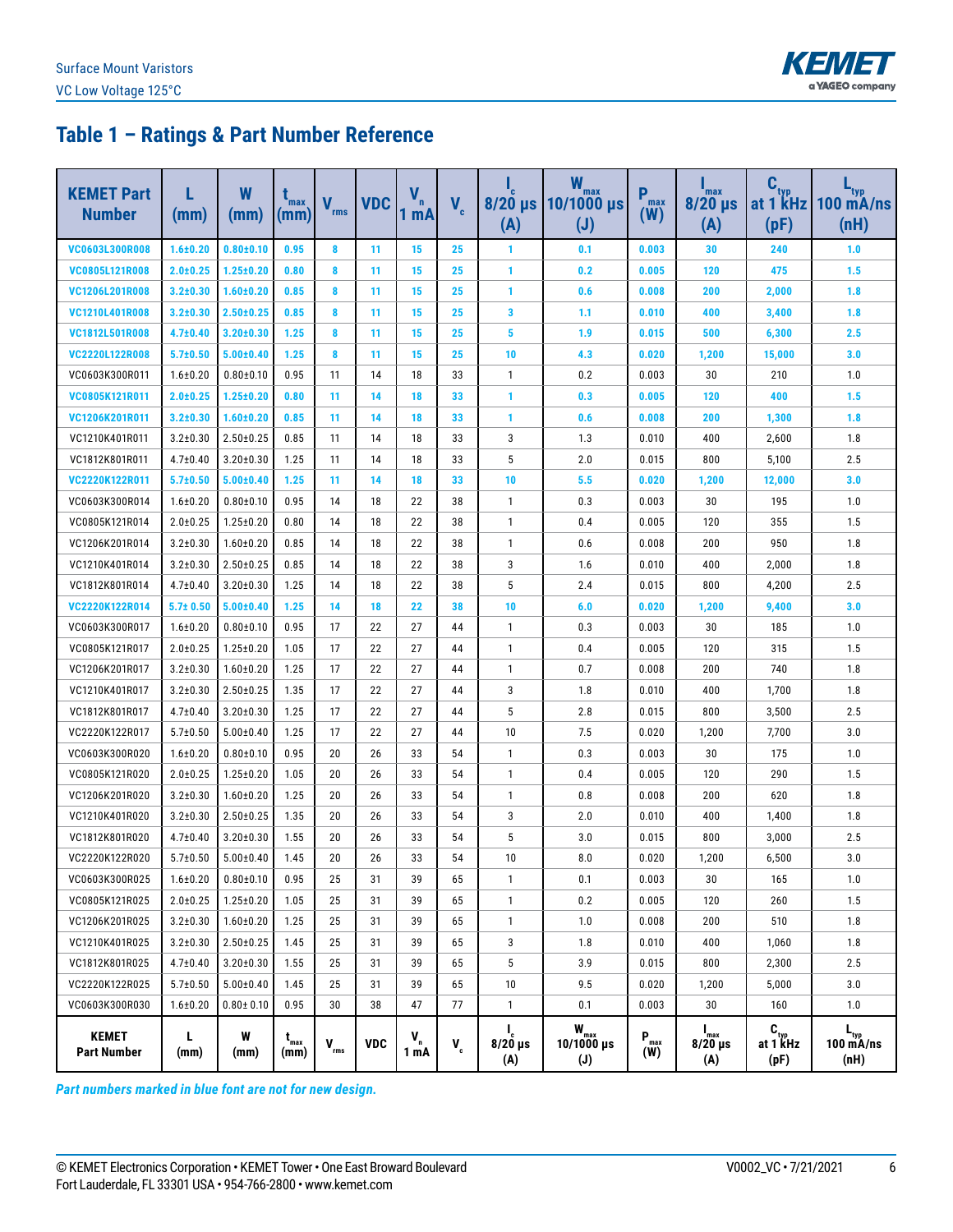

## **Table 1 – Ratings & Part Number Reference cont.**

| <b>KEMET Part</b><br><b>Number</b> | (mm)           | W<br>(mm)       | $t_{\text{max}}$<br>(mm) | V<br>rms               | <b>VDC</b> | V<br>1 mA       | $V_c$   | (A)              | W<br>max<br>8/20 µs 10/1000 µs<br>$(\mathsf{J})$ | P<br>max<br>(W)  | max<br>$8/20$ µs<br>(A)      | C.<br>(pF)                           | "tvp<br>at $1$ kHz $100$ mA/ns<br>(nH)         |
|------------------------------------|----------------|-----------------|--------------------------|------------------------|------------|-----------------|---------|------------------|--------------------------------------------------|------------------|------------------------------|--------------------------------------|------------------------------------------------|
| VC0805K121R030                     | $2.0 \pm 0.25$ | $1.25 \pm 0.20$ | 1.05                     | 30                     | 38         | 47              | 77      | $\mathbf{1}$     | 0.2                                              | 0.005            | 120                          | 230                                  | 1.5                                            |
| VC1206K201R030                     | $3.2 \pm 0.30$ | $1.60 + 0.20$   | 1.25                     | 30                     | 38         | 47              | 77      | $\mathbf{1}$     | 1.2                                              | 0.008            | 200                          | 450                                  | 1.8                                            |
| VC1210K301R030                     | $3.2 \pm 0.30$ | $2.50 \pm 0.25$ | 1.45                     | 30                     | 38         | 47              | 77      | 3                | 2.1                                              | 0.010            | 300                          | 850                                  | 1.8                                            |
| VC1812K801R030                     | $4.7 \pm 0.40$ | $3.20 \pm 0.30$ | 1.55                     | 30                     | 38         | 47              | 77      | 5                | 4.4                                              | 0.015            | 800                          | 1.800                                | 2.5                                            |
| VC2220K122R030                     | $5.7 \pm 0.50$ | $5.00 \pm 0.40$ | 1.45                     | 30                     | 38         | 47              | 77      | 10               | 12.2                                             | 0.020            | 1,200                        | 4,000                                | 3.0                                            |
| VC1206K121R035                     | $3.2 \pm 0.30$ | $1.60 + 0.20$   | 1.25                     | 35                     | 45         | 56              | 90      | $\mathbf{1}$     | 0.6                                              | 0.008            | 120                          | 400                                  | 1.8                                            |
| VC1210K251R035                     | $3.2 \pm 0.30$ | $2.50 \pm 0.25$ | 1.45                     | 35                     | 45         | 56              | 90      | 3                | 2.2                                              | 0.010            | 250                          | 670                                  | 1.8                                            |
| VC1812K601R035                     | $4.7 \pm 0.40$ | $3.20 \pm 0.30$ | 1.55                     | 35                     | 45         | 56              | 90      | 5                | 4.2                                              | 0.015            | 600                          | 1,340                                | 2.5                                            |
| VC2220K102R035                     | $5.7 \pm 0.50$ | $5.00 \pm 0.40$ | 1.45                     | 35                     | 45         | 56              | 90      | 10               | 7.6                                              | 0.020            | 1,000                        | 3,000                                | 3.0                                            |
| VC1206K121R040                     | $3.2 \pm 0.30$ | $1.60 \pm 0.20$ | 1.25                     | 40                     | 56         | 68              | 110     | $\mathbf{1}$     | 0.8                                              | 0.008            | 120                          | 370                                  | 1.8                                            |
| VC1210K251R040                     | $3.2 \pm 0.30$ | $2.50 \pm 0.25$ | 1.45                     | 40                     | 56         | 68              | 110     | 3                | 2.4                                              | 0.010            | 250                          | 570                                  | 1.8                                            |
| VC1812K601R040                     | $4.7 \pm 0.40$ | $3.20 \pm 0.30$ | 1.55                     | 40                     | 56         | 68              | 110     | 5                | 4.8                                              | 0.015            | 600                          | 1,000                                | 2.5                                            |
| VC2220K102R040                     | $5.7 \pm 0.50$ | $5.00 \pm 0.40$ | 1.45                     | 40                     | 56         | 68              | 110     | 10               | 9.2                                              | 0.020            | 1,000                        | 2,200                                | 3.0                                            |
| VC1206K121R050                     | $3.2 \pm 0.30$ | $1.60 + 0.20$   | 1.65                     | 50                     | 65         | 82              | 135     | 1                | 0.8                                              | 0.008            | 120                          | 340                                  | 1.8                                            |
| VC1210K251R050                     | $3.2 \pm 0.30$ | $2.50 \pm 0.25$ | 1.75                     | 50                     | 65         | 82              | 135     | 3                | 1.7                                              | 0.010            | 250                          | 470                                  | 1.8                                            |
| VC1812K401R050                     | $4.7 \pm 0.40$ | $3.20 \pm 0.30$ | 1.85                     | 50                     | 65         | 82              | 135     | 5                | 4.8                                              | 0.015            | 400                          | 710                                  | 2.5                                            |
| VC2220K801R050                     | $5.7 \pm 0.50$ | $5.00 \pm 0.40$ | 1.85                     | 50                     | 65         | 82              | 135     | 10               | 5.8                                              | 0.020            | 800                          | 1,500                                | 3.0                                            |
| VC1206K121R060                     | $3.2 \pm 0.30$ | $1.60 + 0.20$   | 1.65                     | 60                     | 85         | 100             | 165     | $\mathbf{1}$     | 0.9                                              | 0.008            | 120                          | 330                                  | 1.8                                            |
| VC1210K251R060                     | $3.2 \pm 0.30$ | $2.50 \pm 0.25$ | 1.75                     | 60                     | 85         | 100             | 165     | 3                | 2.2                                              | 0.010            | 250                          | 390                                  | 1.8                                            |
| VC1812K401R060                     | $4.7 \pm 0.40$ | $3.20 \pm 0.30$ | 1.85                     | 60                     | 85         | 100             | 165     | 5                | 5.8                                              | 0.015            | 400                          | 580                                  | 2.5                                            |
| VC2220K801R060                     | $5.7 \pm 0.50$ | $5.00 \pm 0.40$ | 1.85                     | 60                     | 85         | 100             | 165     | 10               | 6.2                                              | 0.020            | 800                          | 1,000                                | 3.0                                            |
| VC1812K401R075                     | $4.7 \pm 0.40$ | $3.20 \pm 0.30$ | 1.90                     | 75                     | 100        | 120             | 200     | 5                | 5.8                                              | 0.015            | 400                          | 440                                  | 2.5                                            |
| VC2220K801R075                     | $5.7 \pm 0.50$ | $5.00 \pm 0.40$ | 1.90                     | 75                     | 100        | 120             | 200     | 10               | 6.2                                              | 0.020            | 800                          | 700                                  | 3.0                                            |
| VC1812K301R095                     | $4.7 \pm 0.40$ | $3.20 \pm 0.30$ | 1.90                     | 95                     | 125        | 150             | 250     | 5                | 5.2                                              | 0.015            | 300                          | 340                                  | 2.5                                            |
| VC2220K501R095                     | $5.7 \pm 0.50$ | $5.00 \pm 0.40$ | 1.90                     | 95                     | 125        | 150             | 250     | 10               | 7.4                                              | 0.020            | 500                          | 600                                  | 3.0                                            |
| VC1812K301R115                     | $4.7 \pm 0.40$ | 3.20±0.30       | 1.90                     | 115                    | 150        | 180             | 300     | 5                | 5.2                                              | 0.015            | 300                          | 310                                  | 2.5                                            |
| VC2220K501R115                     | $5.7 \pm 0.50$ | 5.00±0.40       | 1.90                     | 115                    | 150        | 180             | 300     | 10               | 7.4                                              | 0.020            | 500                          | 560                                  | 3.0                                            |
| VC2220K501R130                     | $5.7 \pm 0.50$ | 5.00±0.40       | 1.90                     | 130                    | 170        | 205             | 340     | 10               | 7.4                                              | 0.020            | 500                          | 500                                  | 3.0                                            |
| <b>KEMET</b><br><b>Part Number</b> | L<br>(mm)      | W<br>(mm)       | t<br>max<br>(mm)         | $\mathbf{V}_{\rm rms}$ | <b>VDC</b> | $V_{n}$<br>1 mA | $V_{c}$ | $8/20$ µs<br>(A) | $W_{max}$<br>10/1000 µs<br>$(\mathsf{J})$        | $P_{max}$<br>(W) | I<br>max<br>$8/20$ µs<br>(A) | $C_{\text{two}}$<br>at 1 KHz<br>(pF) | $\mathbf{L}_{\text{typ}}$<br>100 mA/ns<br>(nH) |

*Part numbers marked in blue font are not for new design.*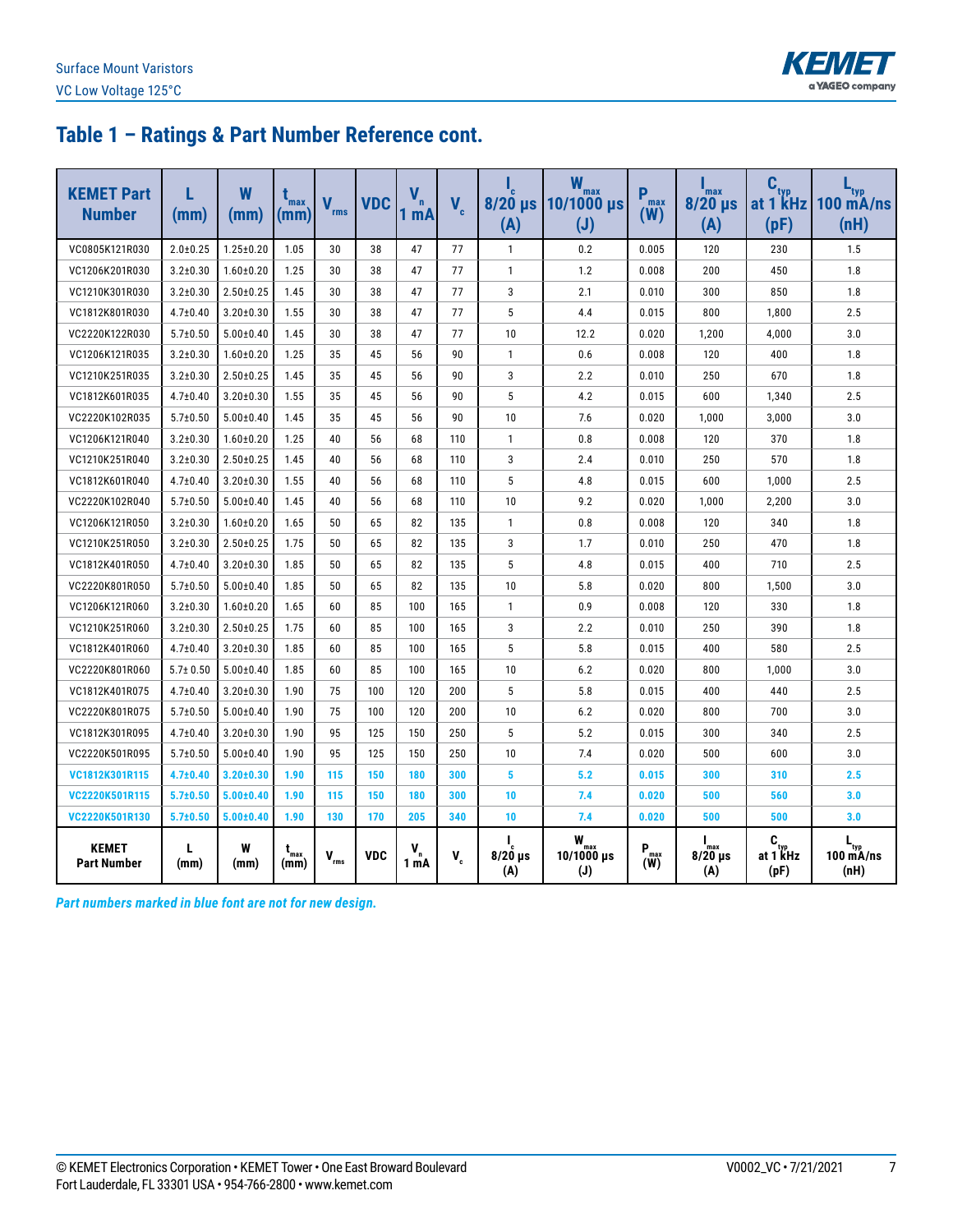

## **Soldering**

Popular soldering techniques used for surface mounted components are Wave and Infrared Reflow processes. Both processes can be performed with Pb-containing or Pb-free solders. The termination option available for these soldering techniques is Barrier Type End Terminations.

| <b>End Termination</b>                       | <b>Designation</b> | <b>Recommended and</b><br><b>Suitable for</b> | <b>Component RoHS</b><br><b>Compliant</b> |
|----------------------------------------------|--------------------|-----------------------------------------------|-------------------------------------------|
| Ni Sn Barrier Type End<br><b>Termination</b> | Ni R1              | Pb-containing and<br>Pb-free soldering        | Yes                                       |

**Wave Soldering** – this process is generally associated with discrete components mounted on the underside of printed circuit boards, or for large top-side components with bottom-side mounting tabs to be attached, such as the frames of transformers, relays, connectors, etc. SMD varistors to be wave soldered are first glued to the circuit board, usually with an epoxy adhesive. When all components on the PCB have been positioned and an appropriate time is allowed for adhesive curing, the completed assembly is then placed on a conveyor and run through a single, double wave process.

**Infrared Reflow Soldering** – these reflow processes are typically associated with top-side component placement. This technique utilizes a mixture of adhesive and solder compounds (and sometimes fluxes) that are blended into a paste. The paste is then screened onto PCB soldering pads specifically designed to accept a particular sized SMD component. The recommended solder paste wet layer thickness is 100 to 300 µm. Once the circuit board is fully populated with MD components, it is placed in a reflow environment, where the paste is heated to slightly above its eutectic temperature. When the solder paste reflows, the SMD components are attached to the solder pads.

**Solder Fluxes** – solder fluxes are generally applied to populated circuit boards to clean oxides forming during the heating process and to facilitate the flowing of the solder. Solder fluxes can be either a part of the solder paste compound or can be separate materials, usually fluids. Recommended fluxes are:

- Non-activated (R) fluxes, whenever possible
- Mildly activated (RMA) fluxes of class L3CN
- Class ORLO

**Activated (RA),** water soluble or strong acidic fluxes with a chlorine content > 0.2 wt. % are NOT RECOMMENDED. The use of such fluxes could create high leakage current paths along the body of the varistor components.

When a flux is applied prior to wave soldering, it is important to completely dry any residual flux solvents prior to the soldering process.



**Thermal Shock** – to avoid the possibility of generating stresses in the varistor chip due to thermal shock, a preheat stage to within 100°C of the peak soldering process temperature is recommended. Additionally, SMD varistors should not be subjected to a temperature gradient greater than 4°C/second, with an ideal gradient being 2°C/second. Peak temperatures should be controlled. Wave and Reflow soldering conditions for SMD varistors with Pb-containing solders are shown in Fig. 1 and 2 respectively, while Wave and Reflow soldering conditions for SMD varistors with Pb-free solders are shown in Figures 1 and 3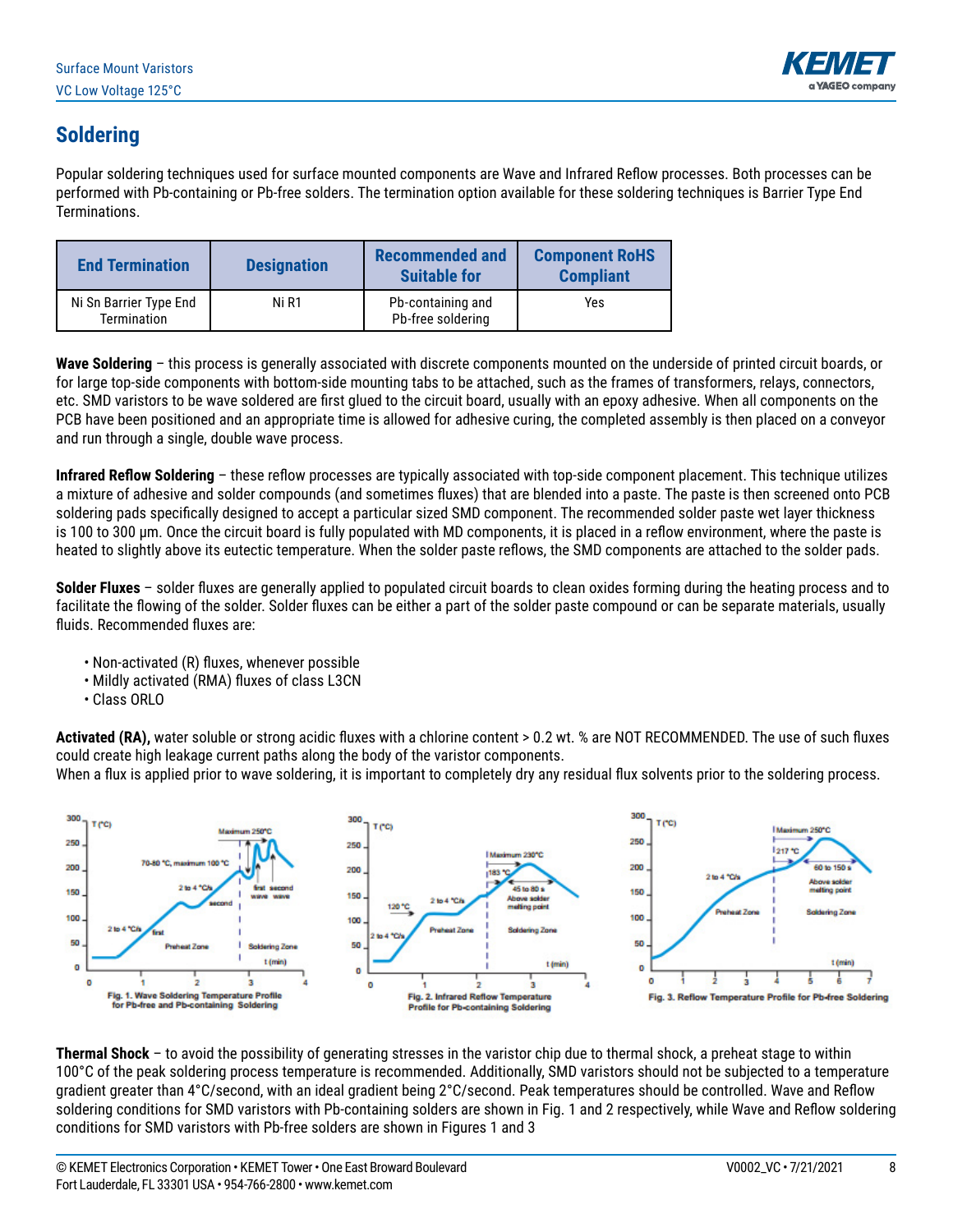

## **Soldering cont.**

Whenever several different types of SMD components are being soldered, each having a specific soldering profile, the soldering profile with the least heat and the minimum amount of heating time is recommended. Once soldering has been completed, it is necessary to minimize the possibility of thermal shock by allowing the hot PCB to cool to less than 50°C before cleaning.

**Inspection Criteria** – the inspection criteria to determine acceptable solder joints, when Wave or Infrared Reflow processes are used, will depend on several key variables, principally termination material process profiles.

**Pb-contining Wave and IR Reflow Soldering** – typical "before" and "after" soldering results for Barrier Type End Terminations can be seen in Fig. 4. Barrier type terminated varistors form a reliable electrical contact and metallurgical bond between the end terminations and the solder pads. The bond between these two metallic surfaces is exceptionally strong and has been tested by both vertical pull and lateral (horizontal) push tests. The results exceed established industry standards for adhesion.

The solder joint appearance of a barrier type terminated varistor shows that solder forms a metallurgical junction with the thin tin-alloy (over the barrier layer), and due to its small volume "climbs" the outer surface of the terminations, the meniscus will be slightly lower. This optical appearance should be taken into consideration when programming visual inspection of the PCB after soldering.

#### **Ni Sn Barrier Type End Terminations**



Figure 4: Soldering Criterion in case of Wave and IR Reflow Pb-containing Soldering

**Pb-free Wave and IR Reflow Soldering** – typical "before" and "after" soldering results for Barrier Type End Terminations are given in a phenomenon knows as "mirror" or "negative" meniscus. Solder forms a metallurgical junction with the entire volume of the end termination, i.e. it diffuses from pad to end termination across the inner side, forming a "mirror" or "negative" meniscus. The height of the solder penetration can be clearly seen on the end termination and is always 30% higher than the chip height.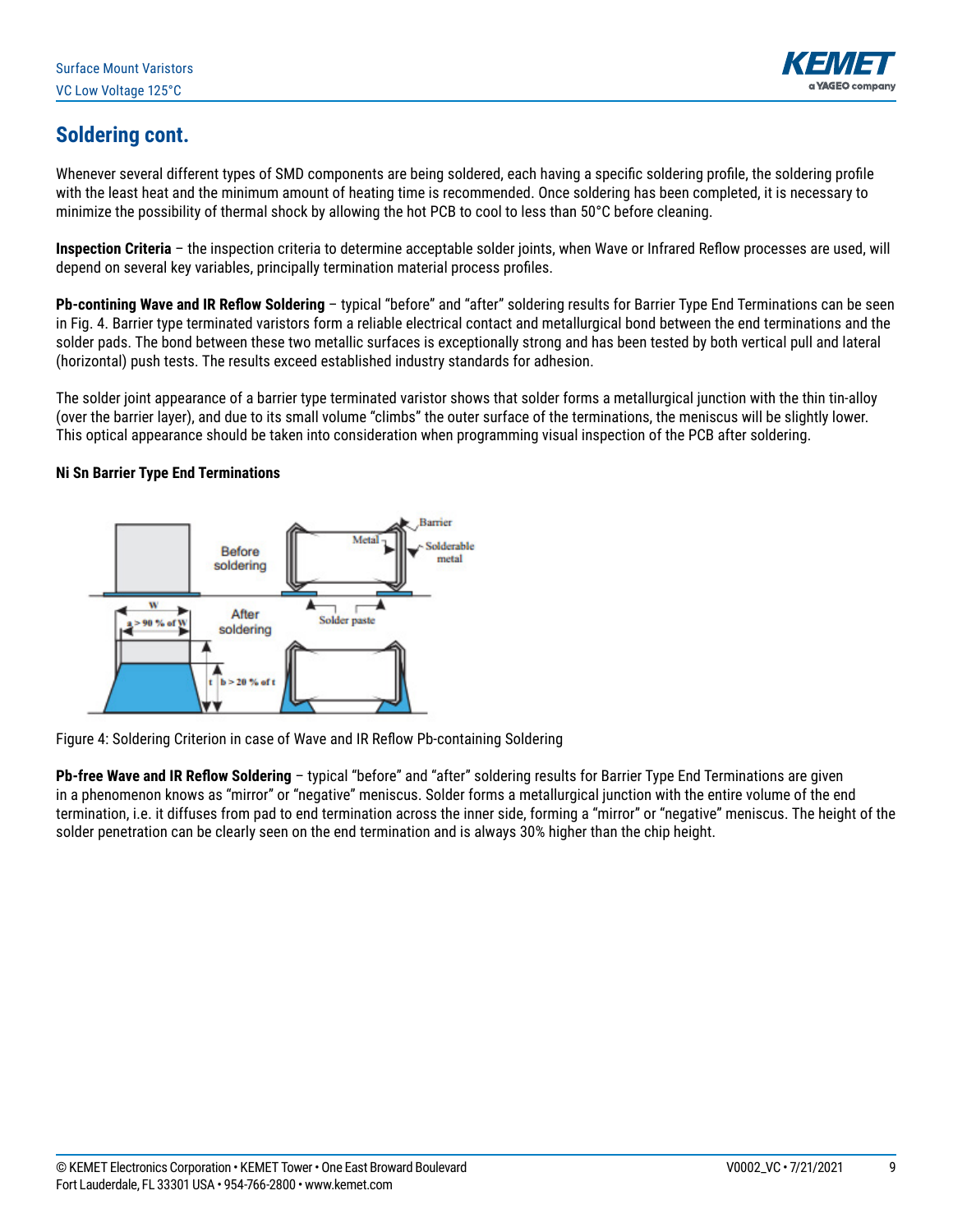

## **Soldering cont.**

**Solder Test and Retained Samples** – reflow soldering test based on J-STD-020D.1 and soldering test by dipping based on IEC 60068- 2 for Pb-free solders are preformed on each production lot as shown in the following chart. Test results and accompanying samples are retained for a minimum of two (2) years. The solderability of a specific lot can be checked at any time within this period should a customer require this information.

| <b>Test</b>                           | <b>Resistance to Flux</b>                            | <b>Solderability</b>                                  | <b>Static leaching</b><br><b>(Simulation of Reflow</b><br>Soldering) | <b>Dynamic Leaching</b><br><b>(Simulation of Wave</b><br>Soldering) |
|---------------------------------------|------------------------------------------------------|-------------------------------------------------------|----------------------------------------------------------------------|---------------------------------------------------------------------|
| Parameter                             |                                                      |                                                       |                                                                      |                                                                     |
| Soldering method                      | Dipping                                              | Dipping                                               | Dipping                                                              | Dipping with agitation                                              |
| Flux                                  | L3CN, ORLO                                           | L3CN, ORLO, R                                         | L3CN, ORLO, R                                                        | L3CN, ORLO, R                                                       |
| Pb Solder                             | 62 Sn/36 Pb/2 Ag                                     |                                                       |                                                                      |                                                                     |
| Pb Soldering temperature (°C)         | $235 + 5$                                            | $235 + 5$                                             | $260 + 5$                                                            | $235 + 5$                                                           |
| <b>Pb-FREE Solder</b>                 | Sn96/Cu0,4-0,8/3-4Ag                                 |                                                       |                                                                      |                                                                     |
| Pb-FREE Soldering<br>Temperature (°C) | $250 + 5$                                            | $250 + 5$                                             | $280 + 5$                                                            | $250 + 5$                                                           |
| Soldering Time (s)                    | $\overline{2}$                                       | 210                                                   | 10                                                                   | > 15                                                                |
| <b>Burn-in Conditions</b>             | $VDC_{max}$ , 48 h                                   |                                                       |                                                                      |                                                                     |
| <b>Acceptance Criterion</b>           | $dVn < 5\%$ , i <sub>de</sub> must stay<br>unchanged | > 95% of end termination<br>must be covered by solder | > 95% of end termination<br>must be intact and covered<br>by solder  | > 95% of end termination<br>must be intact and covered<br>by solder |

**Rework Criteria Soldering Iron** – unless absolutely necessary, the use of soldering irons is NOT recommended for reworking varistor chips. If no other means of rework is available, the following criteria must be strictly followed:

• Do not allow the tip of the iron to directly contact the top of the chip

| . Do not exceed the following soldering iron specifications: |                    |
|--------------------------------------------------------------|--------------------|
| Output Power:                                                | 30 Watts maximum   |
| Temperature of Soldering Iron Tip:                           | 280°C maximum      |
| <b>Soldering Time:</b>                                       | 10 Seconds maximum |

**Storage Conditions** – SMD varistors should be used within 1 year of shipment from factory to avoid possible soldering problems caused by oxidized terminals. The storage environment should be controlled, with humidity less than 40% and temperature between -25 and 45 °C. Varistor chips should always be stored in their original packaged unit.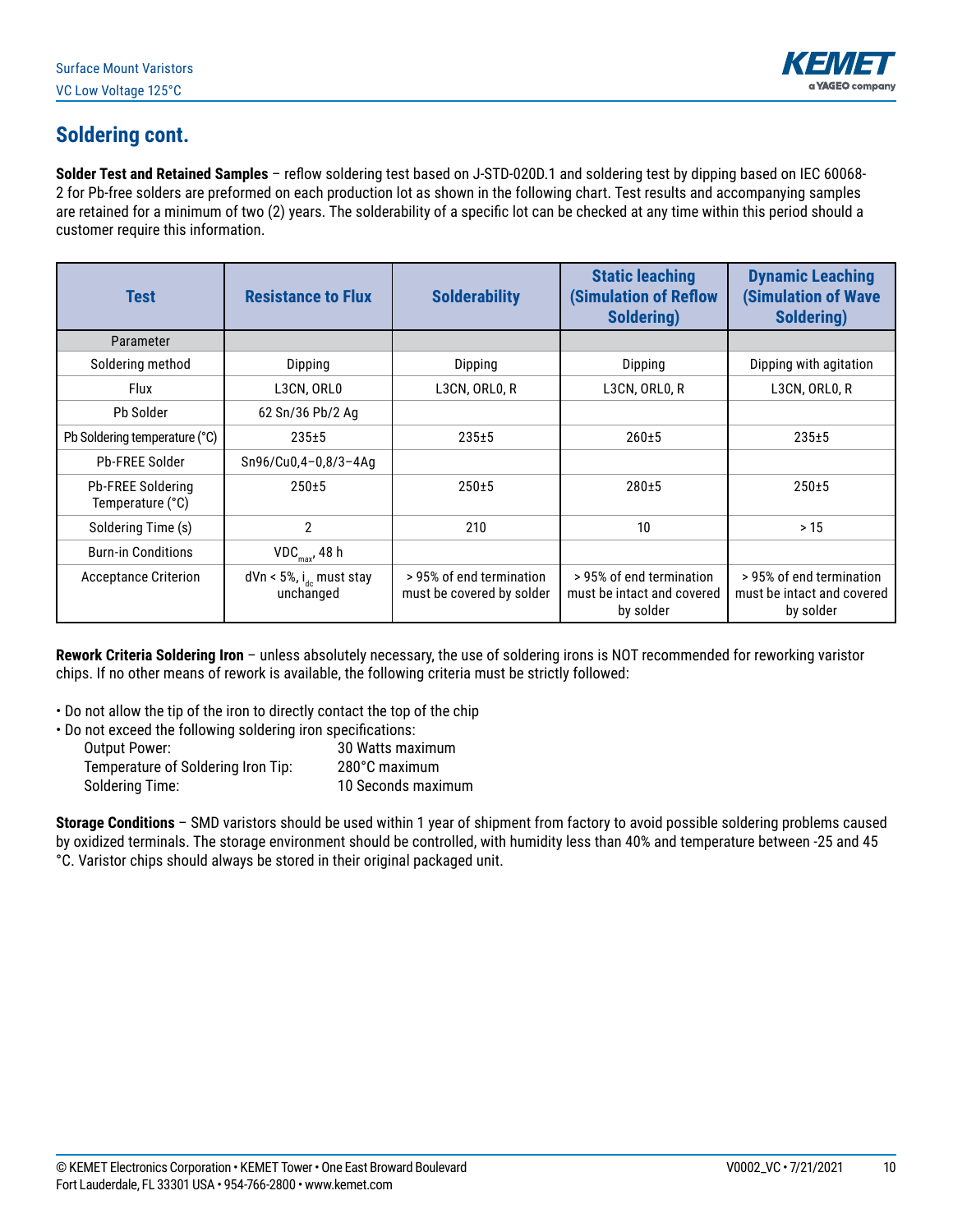

# **Soldering Pad Configuration**





| <b>Size</b> | $L$ (mm)       | $W$ (mm)        | $h$ (mm)       | (mm)<br>l<br>"max | $A$ (mm) | $B$ (mm) | $C$ (mm) | $D$ (mm) |
|-------------|----------------|-----------------|----------------|-------------------|----------|----------|----------|----------|
| 0603        | $1.6 \pm 0.20$ | $0.80 + 0.10$   | $0.5 \pm 0.25$ | 1.0               | 1.0      | 1.0      | 0.6      | 2.6      |
| 0805        | $2.0 \pm 0.25$ | $1.25 \pm 0.20$ | $0.5 \pm 0.25$ | 1.1               | 1.4      | 1.2      | 1.0      | 3.4      |
| 1206        | $3.2 \pm 0.30$ | 1.60±0.20       | $0.5 \pm 0.25$ | 1.6               | 1.8      | 1.2      | 2.1      | 4.5      |
| 1210        | $3.2 \pm 0.30$ | $2.50 \pm 0.25$ | $0.5 \pm 0.25$ | 1.8               | 2.8      | 1.2      | 2.1      | 4.5      |
| 1812        | $4.7 \pm 0.40$ | $3.20 \pm 0.30$ | $0.5 \pm 0.25$ | 1.9               | 3.6      | 1.5      | 3.2      | 6.2      |
| 2220        | $5.7 \pm 0.50$ | $5.00 \pm 0.40$ | $0.5 \pm 0.25$ | 1.9               | 5.5      | 1.5      | 4.2      | 7.2      |

# **Packaging**

|                  |       | <b>Chip Size</b> |       |                  |       |       |  |  |  |  |  |  |  |
|------------------|-------|------------------|-------|------------------|-------|-------|--|--|--|--|--|--|--|
| <b>Voltage</b>   | 0603  | 0805             | 1210  | 1812             | 2220  |       |  |  |  |  |  |  |  |
| <b>Range (V)</b> |       |                  |       | <b>Reel Size</b> |       |       |  |  |  |  |  |  |  |
|                  | 180   | 180              | 180   | 180              | 180   | 180   |  |  |  |  |  |  |  |
| $2 - 14$         | 4,000 | 4,000            | 4,000 | 4,000            | 1,500 | 1,500 |  |  |  |  |  |  |  |
| 17               | 3,500 | 3,500            | 2,500 | 2,500            | 1,500 | 1,500 |  |  |  |  |  |  |  |
| $20 - 40$        | 3,500 | 3,500            | 2,500 | 2,500            | 1,000 | 1,000 |  |  |  |  |  |  |  |
| $50 - 130$       |       |                  | 2,000 | 2,000            | 1,000 | 1,000 |  |  |  |  |  |  |  |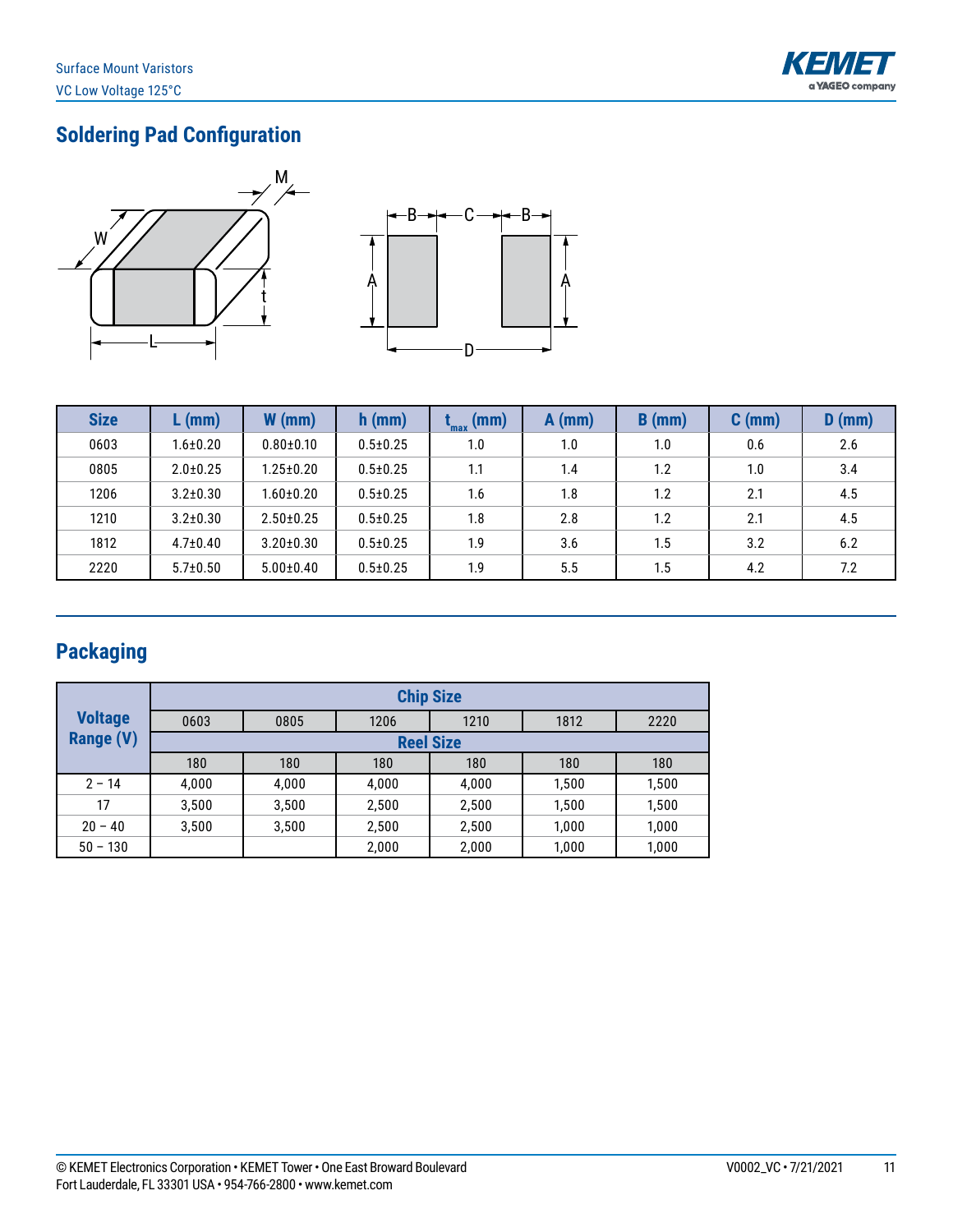

#### **Construction**

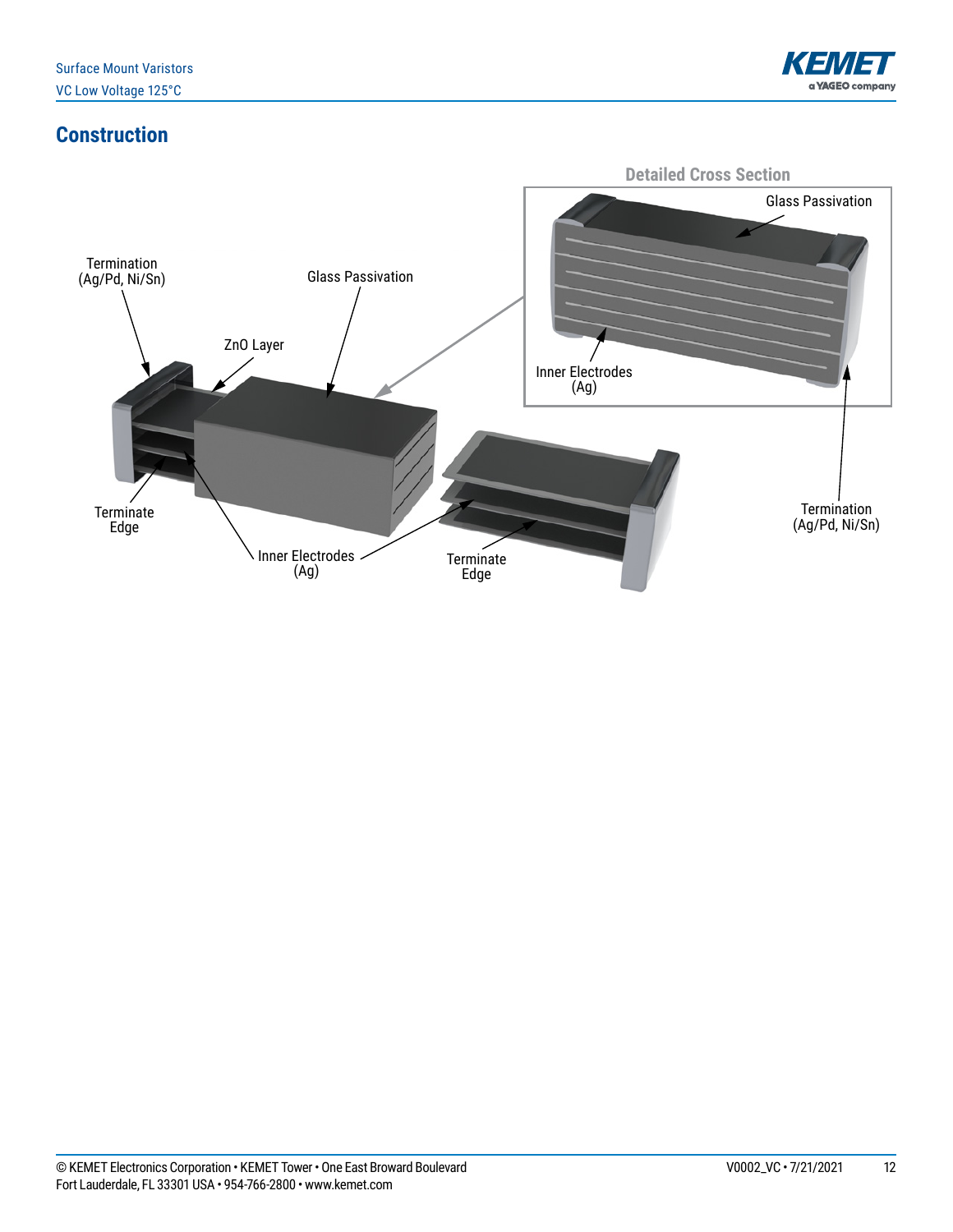

# **Taping & Reel Specifications**



| <b>Tape Size (mm)</b>  | 8 mm         |              |              |              | <b>12 mm</b>  |               |
|------------------------|--------------|--------------|--------------|--------------|---------------|---------------|
|                        | 0603         | 0805         | 1206         | 1210         | 1812          | 2220          |
| $A_{n}$                | 1.2          | 1.6          | 1.9          | 2.9          | 3.75          | 5.6           |
| $B_{0}$                | 1.9          | 2.4          | 3.75         | 3.7          | 5.0           | 6.25          |
| $K_0$ Maximum          | 1.1          | 1.1          | 1.8          | 2.0          | 2.0           | 2.0           |
| B, Maximum             | 4.35         | 4.35         | 4.35         | 4.35         | 8.2           | 8.2           |
| D, Minimum             | 0.3          | 0.3          | 0.3          | 0.3          | 1.5           | 1.5           |
| $E2$ Minimum           | 6.25         | 6.25         | 6.25         | 6.25         | 10.25         | 10.25         |
| P.                     | 4.0          | 4.0          | 4.0          | 4.0          | 8.0           | 8.0           |
| F                      | 3.5          | 3.5          | 3.5          | 3.5          | 5.5           | 5.5           |
| W                      | 8.0          | 8.0          | 8.0          | 8.0          | 12.0          | 12.0          |
| T <sub>2</sub> Maximum | 3.5          | 3.5          | 3.5          | 3.5          | 6.5           | 6.5           |
| W,                     | $8.4 + 1.5$  | $8.4 + 1.5$  | $8.4 + 1.5$  | $8.4 + 1.5$  | $12.4 + 2$    | $12.4 + 2$    |
| W <sub>2</sub> Maximum | 14.4         | 14.4         | 14.4         | 14.4         | 18.4          | 18.4          |
| $W_{3}$                | $7.9 - 10.9$ | $7.9 - 10.9$ | $7.9 - 10.9$ | $7.9 - 10.9$ | $11.9 - 15.4$ | $11.9 - 15.4$ |
| А                      | 180          | 180          | 180          | 180          | 180           | 180           |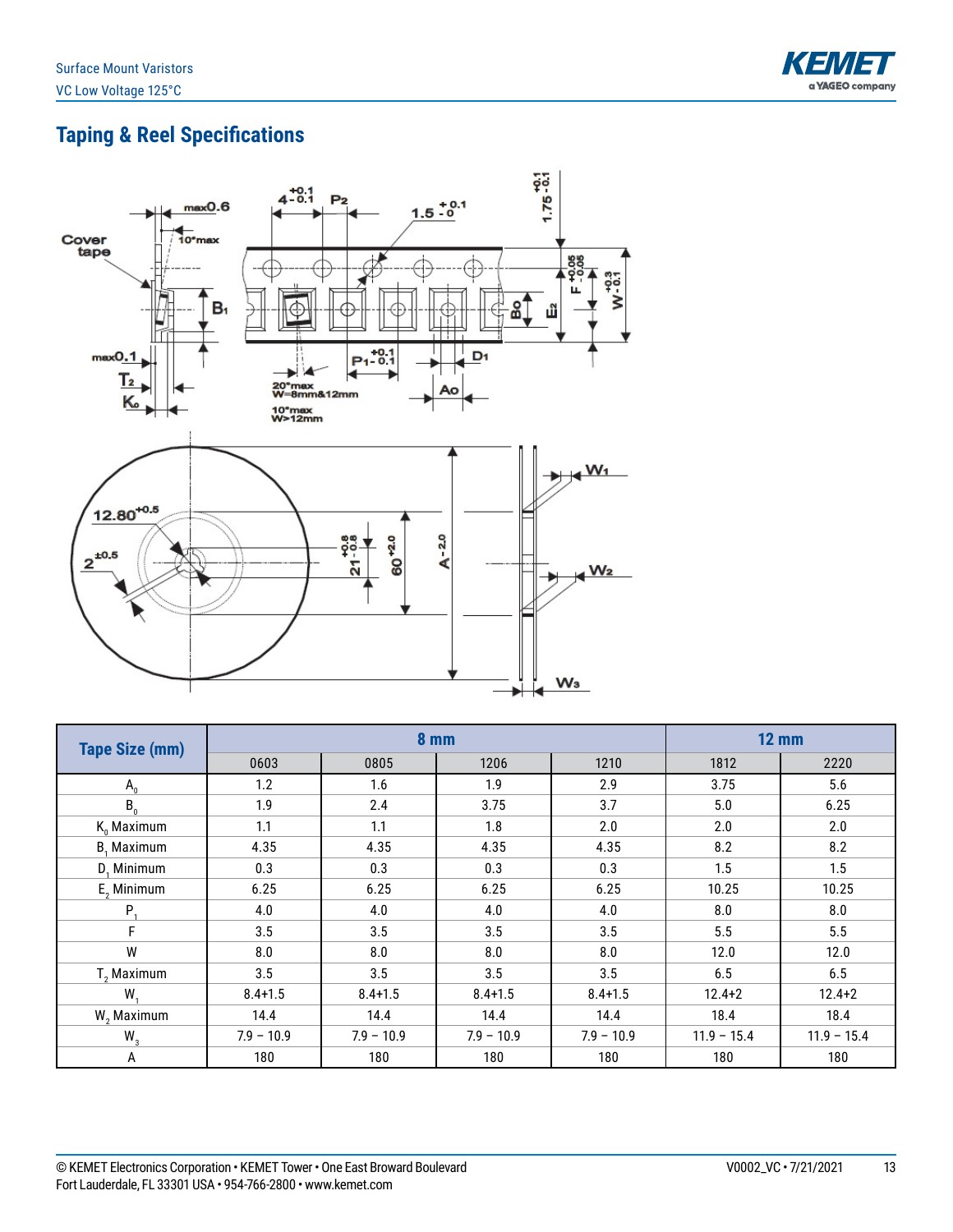

## **Terms and Definitions**

| <b>Term</b>                                                   | <b>Symbol</b>                               | <b>Definition</b>                                                                                                                                                                                                                                                                                                                              |  |
|---------------------------------------------------------------|---------------------------------------------|------------------------------------------------------------------------------------------------------------------------------------------------------------------------------------------------------------------------------------------------------------------------------------------------------------------------------------------------|--|
| Rated AC<br>Voltage                                           | $V_{rms}$                                   | Maximum continuous sinusoidal AC voltage (< 5% total harmonic distortion) which may be<br>applied to the component under continuous operation conditions at 25°C                                                                                                                                                                               |  |
| Rated DC<br>Voltage                                           | $V_{dc}$                                    | Maximum continuous DC voltage (< 5% ripple) which may be applied to the component under<br>continuous operating conditions at 25°C                                                                                                                                                                                                             |  |
| Supply<br>Voltage                                             | V                                           | The voltage by which the system is designated and to which certain operating characteristics of<br>the system are referred; $V_{rms}$ = 1, 1 x V                                                                                                                                                                                               |  |
| Leakage Current                                               | $\int_{dc}$                                 | The current passing through the varistor at Vdc and at 25°C or at any other specified<br>temperature                                                                                                                                                                                                                                           |  |
| Varistor Voltage                                              | $V_{n}$                                     | Voltage across the varistor measured at a given reference current In                                                                                                                                                                                                                                                                           |  |
| <b>Reference Current</b>                                      | $\mathsf{I}_{\mathsf{n}}$                   | Reference current = 1 mA DC                                                                                                                                                                                                                                                                                                                    |  |
| <b>Clamping Voltage</b><br><b>Protection Level</b>            | $\mathsf{V}_{\scriptscriptstyle{\text{c}}}$ | The peak voltage developed across the varistor under standard atmospheric conditions, when<br>passing an 8/20 µs class current pulse                                                                                                                                                                                                           |  |
| <b>Class Current</b>                                          | $\mathsf{I}_{\rm c}$                        | A peak value of current which is 1/10 of the maximum peak current for 100 pulses at two per<br>minute for the 8/20 µs pulse                                                                                                                                                                                                                    |  |
| Voltage<br>Clamping<br>Ratio                                  | $V_c/V_{app}$                               | A figure of merit measure of the varistor clamping effectiveness as defined by the symbols<br>$V_c/V_{\text{app}}$ , where $(V_{\text{app}} = V_{\text{rms}}$ or $V_{\text{dc}}$                                                                                                                                                               |  |
| Jump<br>Start<br><b>Transient</b>                             | $\mathbf{V}_{\text{jump}}$                  | The jump start transient resulting from the temporary application of an overvoltage in excess<br>of the rated battery voltage. The circuit power supply may be subjected to a temporary<br>overvoltage condition due to the voltage regulation failing or it may be deliberately generated<br>when it becomes necessary to boost start the car |  |
| <b>Rated Single Pulse</b><br><b>Transient Energy</b>          | $W_{max}$                                   | Energy which may be dissipated for a single 10/1,000 us pulse of a maximum rated current,<br>with rated AC voltage or rated DC voltage also applied, without causing device failure                                                                                                                                                            |  |
| Load<br>Dump<br>Transient                                     | WLD                                         | Load Dump is a transient which occurs in an automotive environment. It is an exponentially<br>decaying positive voltage which occurs in the event of a battery disconect while the alternator<br>is still generating charging current with other loads remaining on the alternator circuit at the<br>time of battery disconect                 |  |
| <b>Rated Peak Single</b><br><b>Pulse Transient</b><br>Current | $\mathsf{I}_{\textsf{max}}$                 | Maximum peak current which may be applied for a single 8/20 µs pulse, with, rated line<br>voltage also applies, without causing device failure                                                                                                                                                                                                 |  |
| <b>Rated Transient</b><br><b>Average Power</b><br>Dissipation | ${\sf P}$                                   | Maximum average power which may be dissipated due to a group of pulses occurring within a<br>specified isolated time period, without causing device failure at 25°C                                                                                                                                                                            |  |
| Capacitance                                                   | C                                           | Capacitance between two terminals of the varistor measured at 1 kHz                                                                                                                                                                                                                                                                            |  |
| Response Time                                                 | tr                                          | The time lag between application of a surge and varistor's "turn-on" conduction action                                                                                                                                                                                                                                                         |  |
| Varistor Voltage<br>Temperature<br>Coefficient                | TC                                          | (V <sub>n</sub> at 85°C – V <sub>n</sub> at 25°C)/(V <sub>n</sub> at 25°C) x 60°C) x 100                                                                                                                                                                                                                                                       |  |
| <b>Insulation Resistance</b>                                  | IR                                          | Minimum resistance between shorted terminals and varistor surface                                                                                                                                                                                                                                                                              |  |
| Isolation                                                     |                                             | The maximum peak voltage which may be applied under continuous operating conditions                                                                                                                                                                                                                                                            |  |
| Voltage                                                       |                                             | between the varistor terminations and any conducting mounting surface                                                                                                                                                                                                                                                                          |  |
| Operating                                                     |                                             | The range of ambient temperature for which the varistor is designed to operate continuously as                                                                                                                                                                                                                                                 |  |
| Temperature                                                   |                                             | defined by the temperature limits of its climatic category<br>UCT = Upper Category Temperature - the maximum ambient temperature for which a varistor                                                                                                                                                                                          |  |
| <b>Climatic Category</b>                                      | LCT/UCT/DHD                                 | has been designed to operate continuously, LCT = Lower Category Temperature - the minimum<br>ambient temperature at which a varistor has been designed to operate continuously<br><b>DHD = Dump Heat Test Duration</b>                                                                                                                         |  |
| <b>Storage Temperature</b>                                    |                                             | Storage temperature range without voltage applied                                                                                                                                                                                                                                                                                              |  |